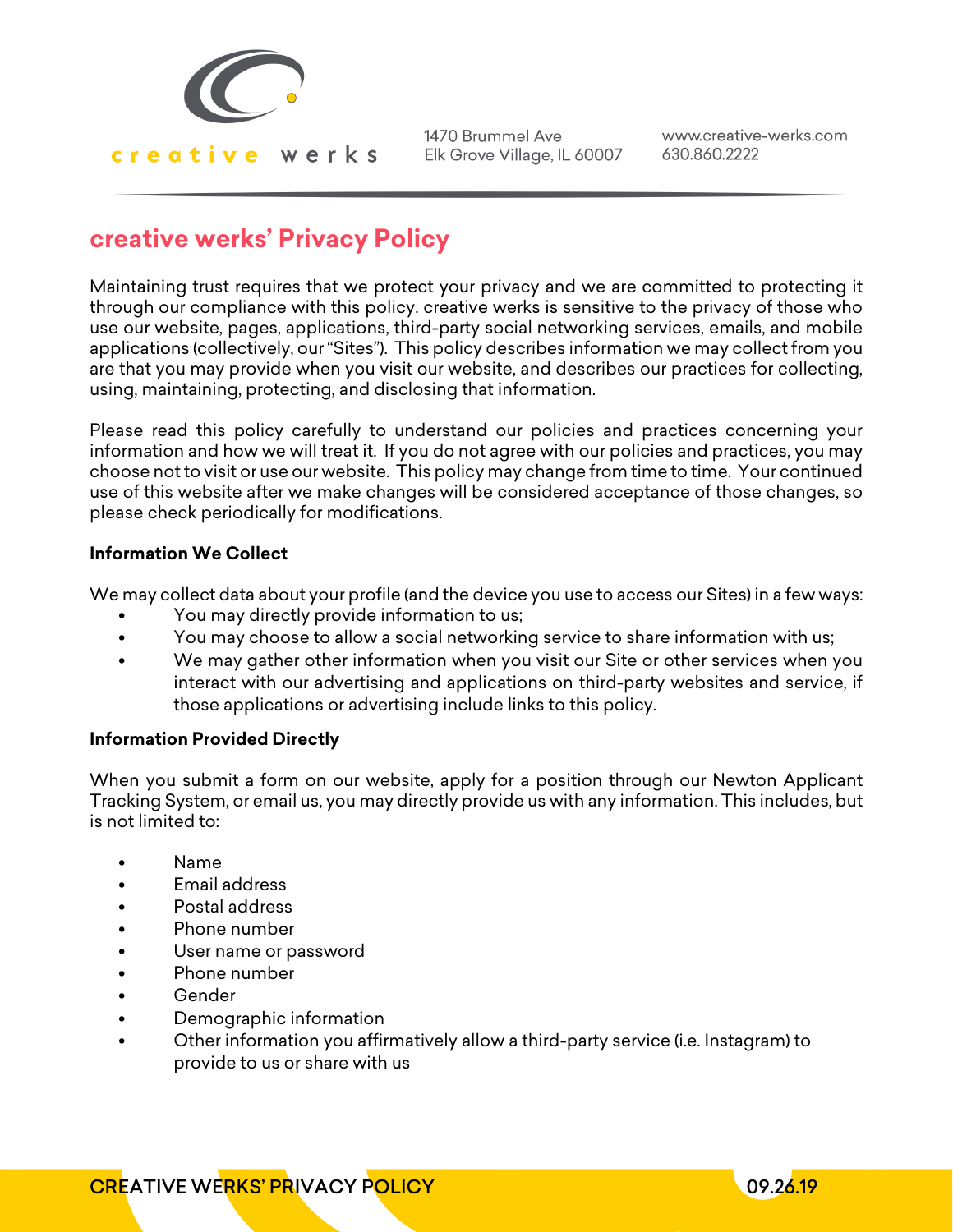

www.creative-werks.com 630.860.2222

## **Information from Social Networking Services**

If you choose to access or make use of third-party social networking services (such as Facebook or Twitter), we may receive personal information about you that you have made available to those services, including information about your contacts on those services. Your decision to use a social networking service will always be voluntary. However, you should make sure you are comfortable with the information social networking services may make available to our Site by visiting those services' privacy policies.

## **Information Obtained from Our Sites**

When you visit our Sites we may use cookies or other technologies to collect information about your device and your online activity. Some examples of information we may collect:

- Device type (i.e. desktop, tablet, or mobile device)
- Browser type (i.e. Chrome)
- Operating System (i.e. Windows)
- IP address, MAC address, device ID, installed fonts, or similar information
- Details of your visit to and interaction with our Sites (page visits, links clicked, items viewed)
- Email opens, forwards, views, and image clicks

# **How We Use This Information**

## **Information We Share**

We never sell personal information about our web Site visitors. Except as described here, we do not disclose personal information of our web Site visitors. We may share information provided by our visitors to our Sites with service providers we have retained to perform services on our behalf. These service providers are restricted from using or disclosing the information except as necessary to perform services on our behalf or to comply with legal requirements. In addition, we may disclose information about you (i) if we are required to do so by law or legal process, (ii) to law enforcement authorities or other government officials, or (iii) when we believe disclosure is necessary or appropriate to prevent physical harm or financial loss or in connection with an investigation of suspected or confirmed illegal activity.

We use the data you provide to communicate with you regarding our services, opportunities, and promotions. Additionally, we use the data to provide you with information, services, products, or other materials you request. We aim to customize your interactive experience and to continually improve our Sites. Some specific ways in which we use this information are:

- To create and manage your profile as a user or member of our Site (or as someone who has applied for a position through our Site)
- To present our website and its contents to you

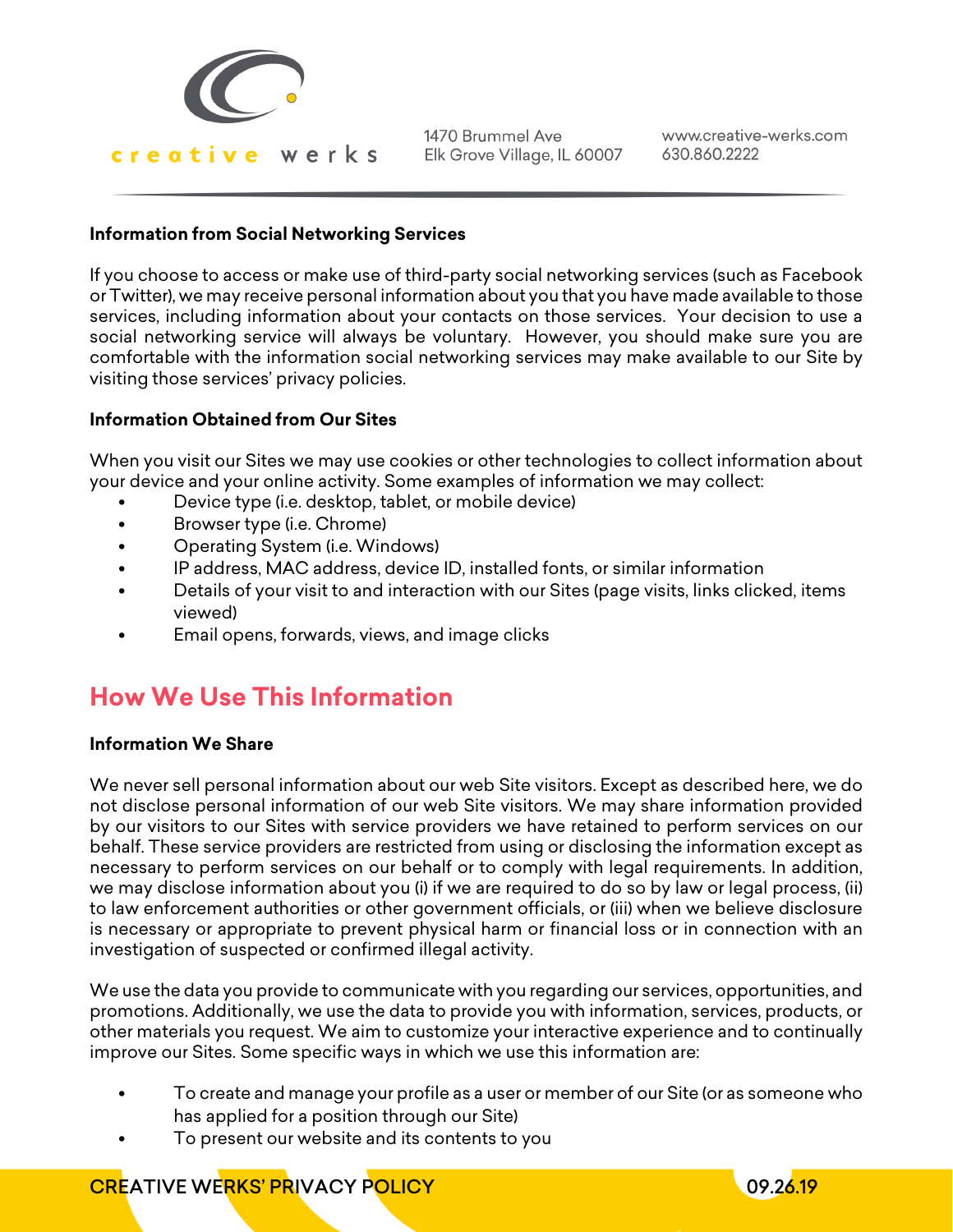

www.creative-werks.com 630.860.2222

- To provide you with services or offers you have requested
- To respond if you contact one of our Consumer Services Representatives
- To better understand the audience for our Sites and services
- To analyze how our products, services, and Sites are accessed and used
- To help us develop new products, services, and Sites
- To develop and deliver advertising and other communications more tailored to your interests
- To help us improve our advertising
- To provide security and protect against fraud
- To notify you about changes to our website or any products or services we offer or provide through it
- To enforce our Terms of Use, Community Rules, or other legal rights
- For any other purpose with your consent
- •

## **How We Use Cookies and Similar Technologies**

We (and third parties that provide functionality on our Sites) may use cookies and similar technology to facilitate web administration and navigation, better understanding and improvement of our Site, and a rich online experience.

## **General Description of Web Technologies**

## Cookies

Cookies are small files placed on your computer or device when you visit a website. They may be used to store a unique ID number tied to your computer/device so that you can be recognized as the same user across all browsing sessions on our Sites. Some cookies are essential to enable you to move around our Sites. When combined with information collected when you register on a Site, cookies allow us to welcome you back to the Site or provide enhance features of the Site.

Most browsers default to accept cookies automatically; however, you may refuse to accept browser cookies by activating the appropriate setting on your browser. If you wish to disable cookies, please refer to your browser help menu for instructions. Note that by disabling cookies, you may be unable to access all elements on our Sites. Unless you have adjusted your browser setting so that it will refuse cookies, our system will issue cookies when you direct your browser to one of our Sites.

## Web Beacons

Web beacons are tiny, transparent images that allow us to count the number of users who have visited a web page or accessed a certain cookie. When you access a page containing a beacon, you establish a communication with a web server, which collects certain information about your device. This may include IP address, browser type, operating system type, and identifiers stored